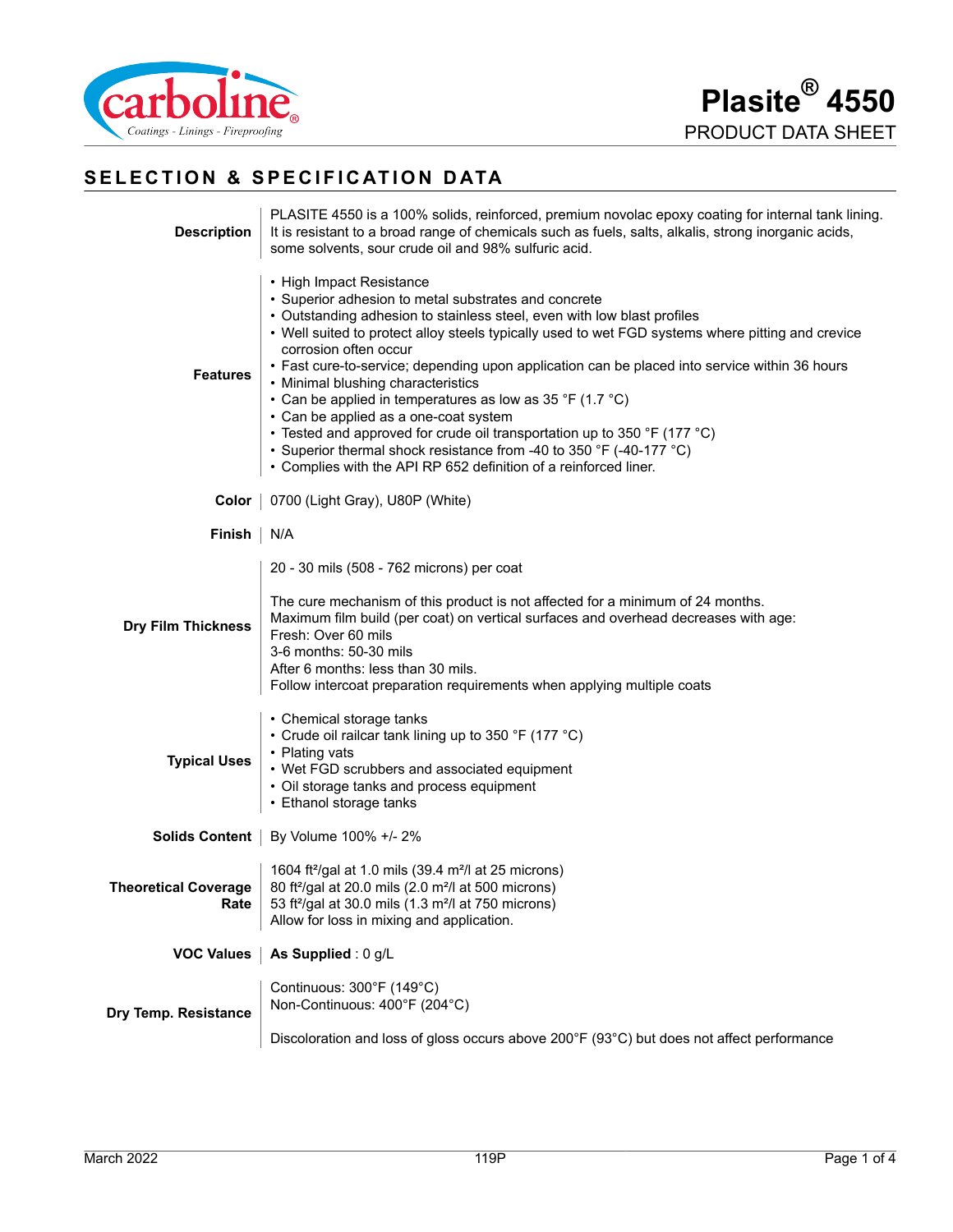



## **SUBSTRATES & SURFACE PREPARATION**

| General                | Surfaces must be clean and dry. Employ adequate methods to remove dirt, dust, oil and all other contaminants that could interfere with adhesion of the coating.                                                                                                                                                                  |
|------------------------|----------------------------------------------------------------------------------------------------------------------------------------------------------------------------------------------------------------------------------------------------------------------------------------------------------------------------------|
| <b>Steel</b>           | <b>Immersion:</b> Prepare by abrasive blasting to a minimum near White Metal Finish (NACE NO 2, SSPC-SP10) with a minimum 3 mil (75 micron) dense, sharp anchor profile.                                                                                                                                                         |
| <b>Stainless Steel</b> | <b>Immersion:</b> Prepare by abrasive blasting to SSPC SP-17 Thorough Abrasive Blast to a minimum<br>of 3 mils (75 microns) dense angular anchor profile.                                                                                                                                                                        |
|                        | Wet FGD Stacks/Ductwork: For special applications involving Duplex 2205 stainless steel used in<br>wet FGD applications, prepare by abrasive blasting to SSPC-SP 17 Thorough Abrasive Blast to a<br>minimum of 2 mils (50 microns) dense angular anchor profile.                                                                 |
| <b>Concrete or CMU</b> | Clean, dry and remove all loose, unsound concrete. Do not apply coating unless concrete has<br>cured at least 28 days @ 70 °F (21 °C) or equivalent. Prepare surfaces in accordance with ASTM<br>D4258 Surface Cleaning of Concrete and ASTM D4259 Abrading Concrete. Voids in concrete may<br>require filling and/or surfacing. |

#### **MIXING & THINNING**

| <b>Mixing</b> | Mix each component separately to a smooth, uniform consistency. Any settling in the container<br>must be thoroughly scraped and re-dispersed. Use a Jiffy type mixer and avoid plunging it up and<br>down in the bucket, which can fold air into the resin causing bubbles to form in the coating after it<br>has been applied. |
|---------------|---------------------------------------------------------------------------------------------------------------------------------------------------------------------------------------------------------------------------------------------------------------------------------------------------------------------------------|
| Thinning      | Thinning not normally required                                                                                                                                                                                                                                                                                                  |
|               | Use of thinners other than those supplied or recommended by Carboline may adversely affect<br>product performance and void product warranty, whether expressed or implied.                                                                                                                                                      |
|               | <b>Ratio</b> $\vert$ A:B 4:1                                                                                                                                                                                                                                                                                                    |
|               | <b>Pot Life</b> $35 °F (2 °C)$ : 30-40 minutes<br>75 °F (24 °C): 15-25 minutes                                                                                                                                                                                                                                                  |

### **APPLICATION EQUIPMENT GUIDELINES**

Listed below are general equipment guidelines for the application of this product. Job site conditions may require modifications to these guidelines to achieve the desired results.

| <b>Application Procedure</b> | Use a fixed ratio (4:1 by volume) plural component spray rig such as Graco XP-50/70 series, WIWA<br>230/333 Duomix series, or equal with heated hoppers and heated hose bundle to the remote mix<br>manifold. A 12-element static mixer from the mixer manifold with 3/8" I.D. x 10-15 feet of whip hose,<br>another 6-element or 12-element static mixer, and finally 3-10 feet of either $\frac{1}{4}$ " I.D. or 3/8" I.D whip<br>hose to the airless spray gun (Graco XTR 7, Graco Flex Plus, WIWA 500 F, Binks 75M, or equal,<br>utilizing self-cleaning reverse "a" tips from 0.019" to 0.035"). See equipment specifications for more<br>details.<br>Note: The 'A" side should be at a minimum of 110 °F (43 °C) and the "B" side at 90-100 °F (32-37<br>°C). This will ensure proper spraying of Plasite 4550.<br>Take care to prevent mixed material from setting up in your hoses. For best results keep hoses as<br>short as possible, purge them immediately if work is interrupted, keep them out of direct sunlight |
|------------------------------|----------------------------------------------------------------------------------------------------------------------------------------------------------------------------------------------------------------------------------------------------------------------------------------------------------------------------------------------------------------------------------------------------------------------------------------------------------------------------------------------------------------------------------------------------------------------------------------------------------------------------------------------------------------------------------------------------------------------------------------------------------------------------------------------------------------------------------------------------------------------------------------------------------------------------------------------------------------------------------------------------------------------------------|
|                              | and insulated from hot surfaces.                                                                                                                                                                                                                                                                                                                                                                                                                                                                                                                                                                                                                                                                                                                                                                                                                                                                                                                                                                                                 |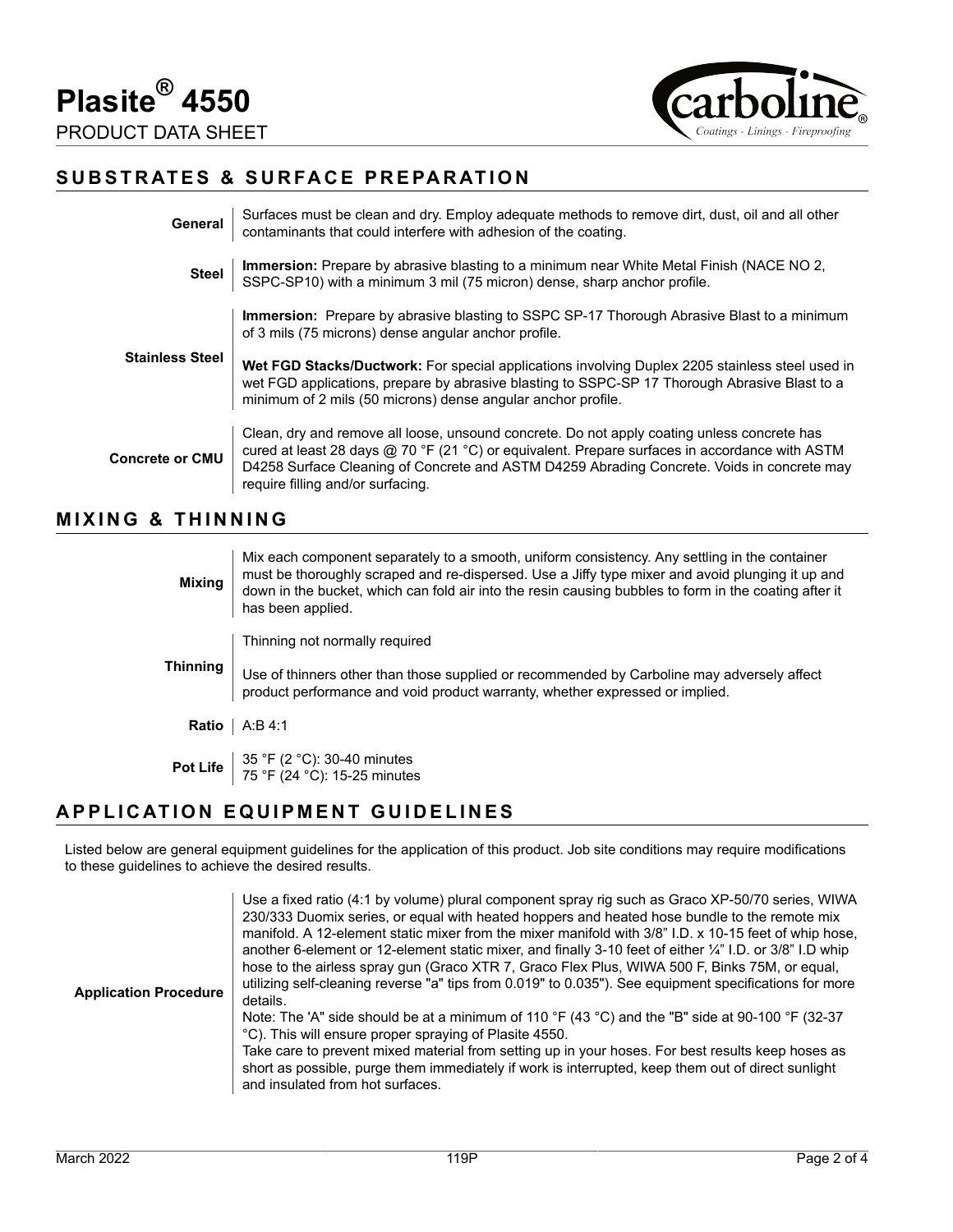

## **APPLICATION PROCEDURES**

| General              | Lining Repair:<br>Before any touch up or recoat material can be applied the first coat must be properly prepared for<br>intercoat adhesion. The first coat must be cured firm to touch. Coating on floors must be able to<br>support foot traffic. Scrub the first coat with soap and water and thoroughly rinse and dry. If the first<br>coat cures more than 24 hours, sand or mechanically abrade the surface after scrubbing it down.<br>Any surface to be touched up or recoated should be protected. When the recoat material is applied<br>the surface must be dry and free of all dirt, dust, debris, oil, grease or other contamination.                                                                                                   |
|----------------------|-----------------------------------------------------------------------------------------------------------------------------------------------------------------------------------------------------------------------------------------------------------------------------------------------------------------------------------------------------------------------------------------------------------------------------------------------------------------------------------------------------------------------------------------------------------------------------------------------------------------------------------------------------------------------------------------------------------------------------------------------------|
| <b>Airless Spray</b> | This product requires a heated plural component airless spray proportioner.<br>Immediately before applying spray coat, stripe all welds and edges to assure adequate protection of<br>these areas.<br>Adjust pressure to 50-70 lbs and open the valves at the manifold and purge materials at the spray<br>gun. Attach spray tip and begin to spray. Dependent upon tip size, each pass will be 8-14 mil<br>(200-350 microns) per pass. Apply material to specified thickness (for example, tank lining 35-40<br>mils (875-1000 microns), structural steel 15-20 mils (375-500 microns)).<br>Apply criss-cross multi-passes, moving gun at a fairly rapid rate and maintaining a wet-appearing<br>film. Use a wet film gauge to monitor film build. |
| <b>Mixing</b>        | For touch-up only:<br>Jiffy type mixers are recommended for all mixing and stirring. Avoid plunging the mixer up and<br>down in the bucket. This can fold air into the resin which may cause bubbles to form in the coating<br>after it has been applied.<br>Individually stir separately Part A and Part B to a smooth uniform consistency and color. Any<br>sediment in the container must be thoroughly scraped up and redispersed.                                                                                                                                                                                                                                                                                                              |

## **APPLICATION CONDITIONS**

| Condition    | rtace                              | mbient                                   | `'''miditv |
|--------------|------------------------------------|------------------------------------------|------------|
| .<br>Minimum | 1000<br>∩г∘г                       | 1000<br>ว⊏∘⊏<br>ບບ                       | 0%         |
| Maximum      | (0.00)<br>105°E<br>ا ب∡ا<br>◡<br>ັ | (1200)<br>$140^\circ$<br>.<br>ັ<br>. . U | 85%        |

Do not apply material when temperature will fall within 5°F (3°C) of the dew point. **Material temperatures:** For proper spraying, Part A should be a minimum of 110°F(43°C) and Part B 90-100°F(32-37°C). Application and curing times are dependent upon ambient conditions. Consult Carboline Technical Service for more information.

# **CURING SCHEDULE**

| Surface Temp.                   | <b>Cure for Most</b><br><b>Immersion Services</b> | Dry to Touch | <b>Firm</b> |
|---------------------------------|---------------------------------------------------|--------------|-------------|
| $35^{\circ}$ F (2 $^{\circ}$ C) | 5 Davs                                            | 8 Hours      | 16 Hours    |
| 75°F (24°C)                     | 5 Davs                                            | 6 Hours      | 8 Hours     |

Force curing (elevated temperature) may be desirable in certain circumstances and can improve the performance with particularly aggressive exposures. Check with Carboline Technical Service for more information. Epoxies may form an amine blush under some conditions. Blush must be removed before coating or using in some services.

## **CLEANUP & SAFETY**

**Cleanup** | Plasite Thinner 71 or Carboline Thinner 2

**Safety** Read and follow all caution statements on this product data sheet and on the SDS for this product. Employ normal workmanlike safety precautions.